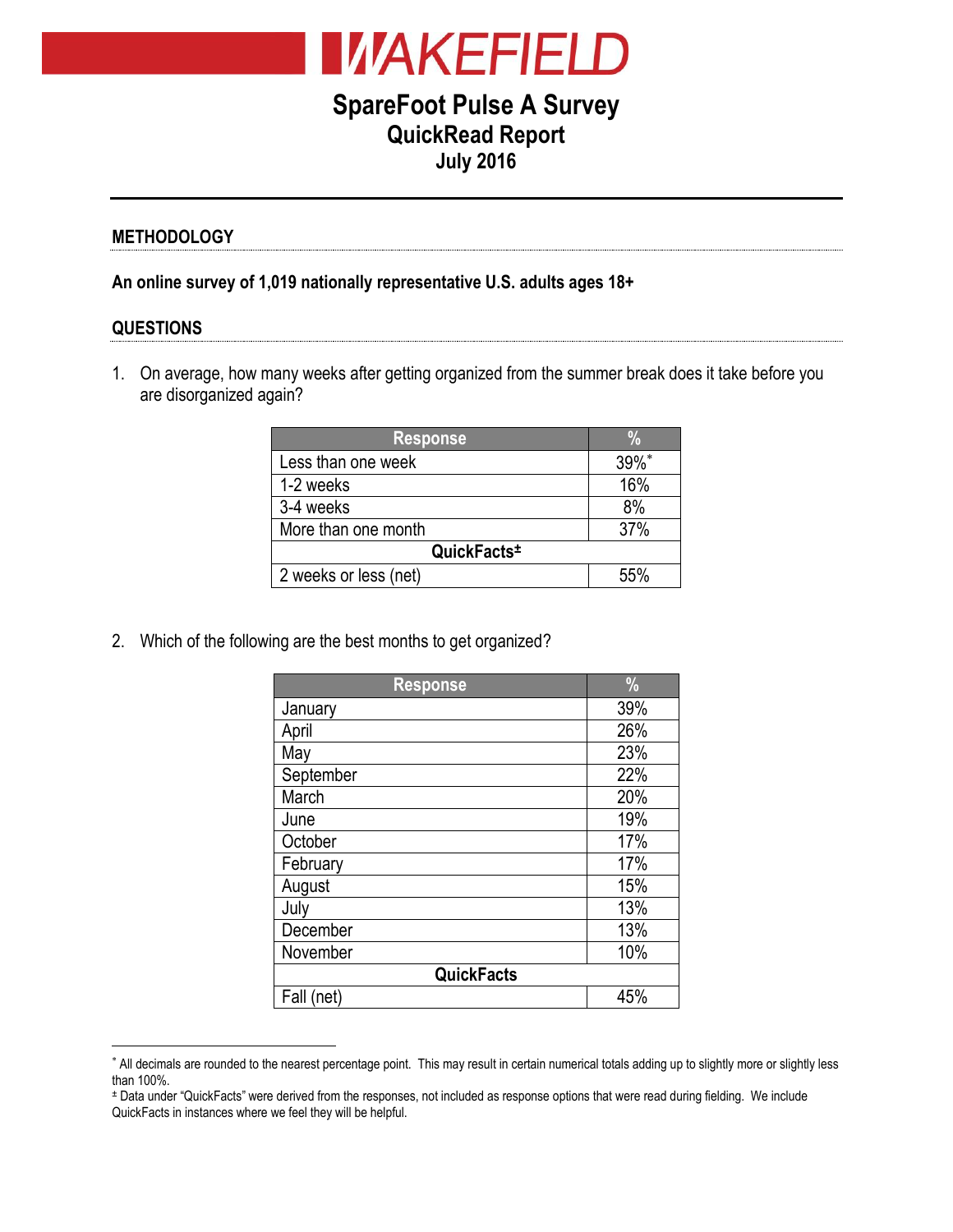3. Approximately how many areas in your home, if any, have become "storage units?" Meaning, rooms, closets or other spaces that have become areas primarily used to store items.

| <b>Response</b>                                | $\%$ |  |
|------------------------------------------------|------|--|
| None                                           | 7%   |  |
| 1 area                                         | 21%  |  |
| 2 areas                                        | 30%  |  |
| 3 areas or more                                | 42%  |  |
| <b>QuickFacts</b>                              |      |  |
| Average (areas)                                |      |  |
| Area of home has become a "storage unit" (net) | 93%  |  |

4. Approximately how much longer, if at all, does it take you to get ready in the morning during the school year than during the summer?

## *(Asked among parents)*

| <b>Response</b>                                   |     |
|---------------------------------------------------|-----|
| No longer                                         | 20% |
| 1-10 minutes                                      | 31% |
| 11-20 minutes                                     | 17% |
| More than 20 minutes                              | 31% |
| <b>QuickFacts</b>                                 |     |
| Average (minutes)                                 | 17  |
| Take longer to get ready during school year (net) | 80% |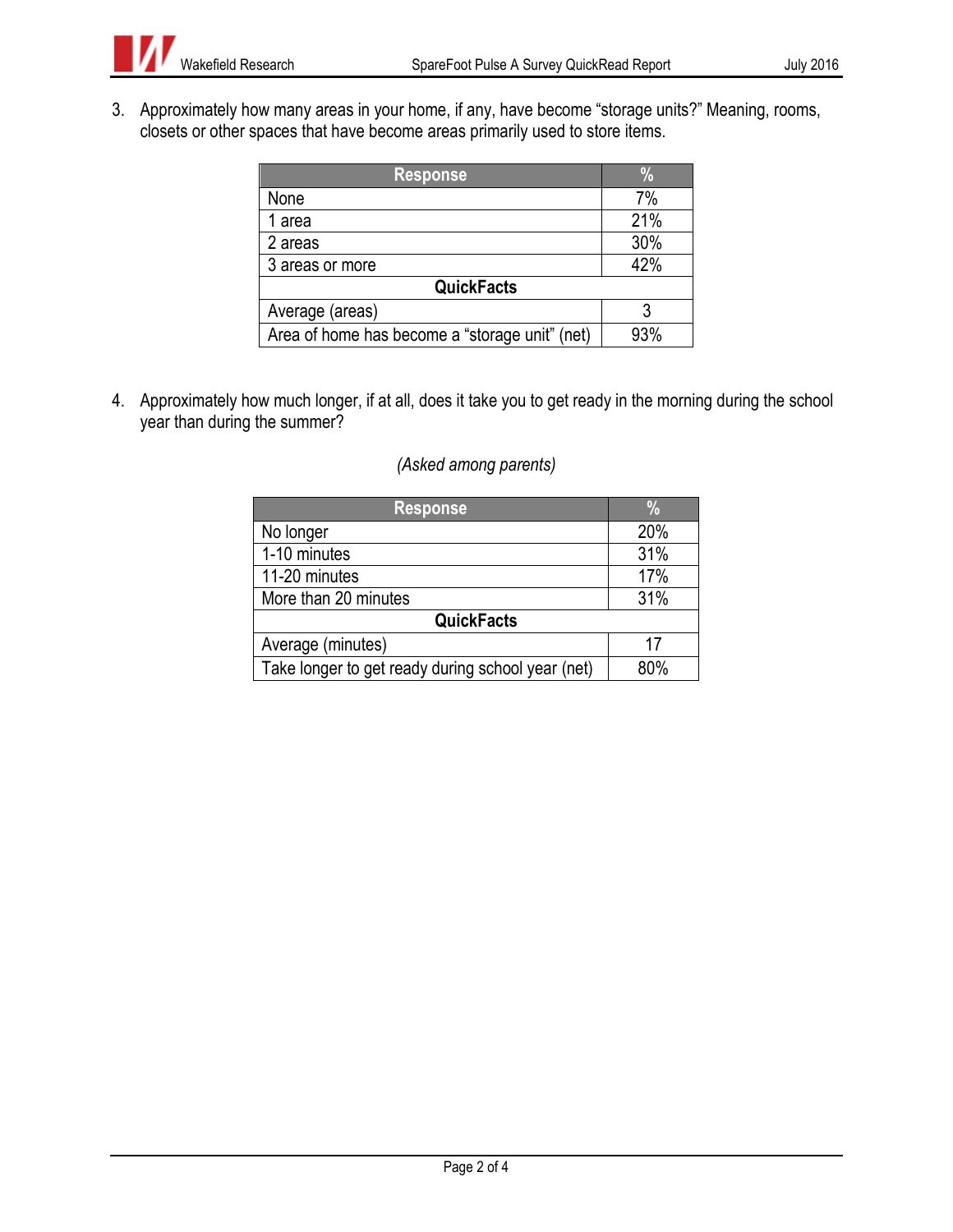

5. Has there ever, even once, been a time you could not park in your garage because there was no room? For example, because there were too many stored items in it.

| <b>Response</b>         | $\frac{1}{2}$ |  |
|-------------------------|---------------|--|
| Yes, more than once     | 24%           |  |
| Yes, once               | 9%            |  |
| No                      | 37%           |  |
| I do not have a garage  | 30%           |  |
| <b>QuickFacts</b>       |               |  |
| Yes (net)               | 32%           |  |
| Yes (net among parents) | 41%           |  |

*(Among those who have a garage)*

| <b>Response</b>         | $\%$ |  |
|-------------------------|------|--|
| Yes, more than once     | 34%  |  |
| Yes, once               | 13%  |  |
| No                      | 53%  |  |
| <b>QuickFacts</b>       |      |  |
| Yes (net)               | 47%  |  |
| Yes (net among parents) | 60%  |  |